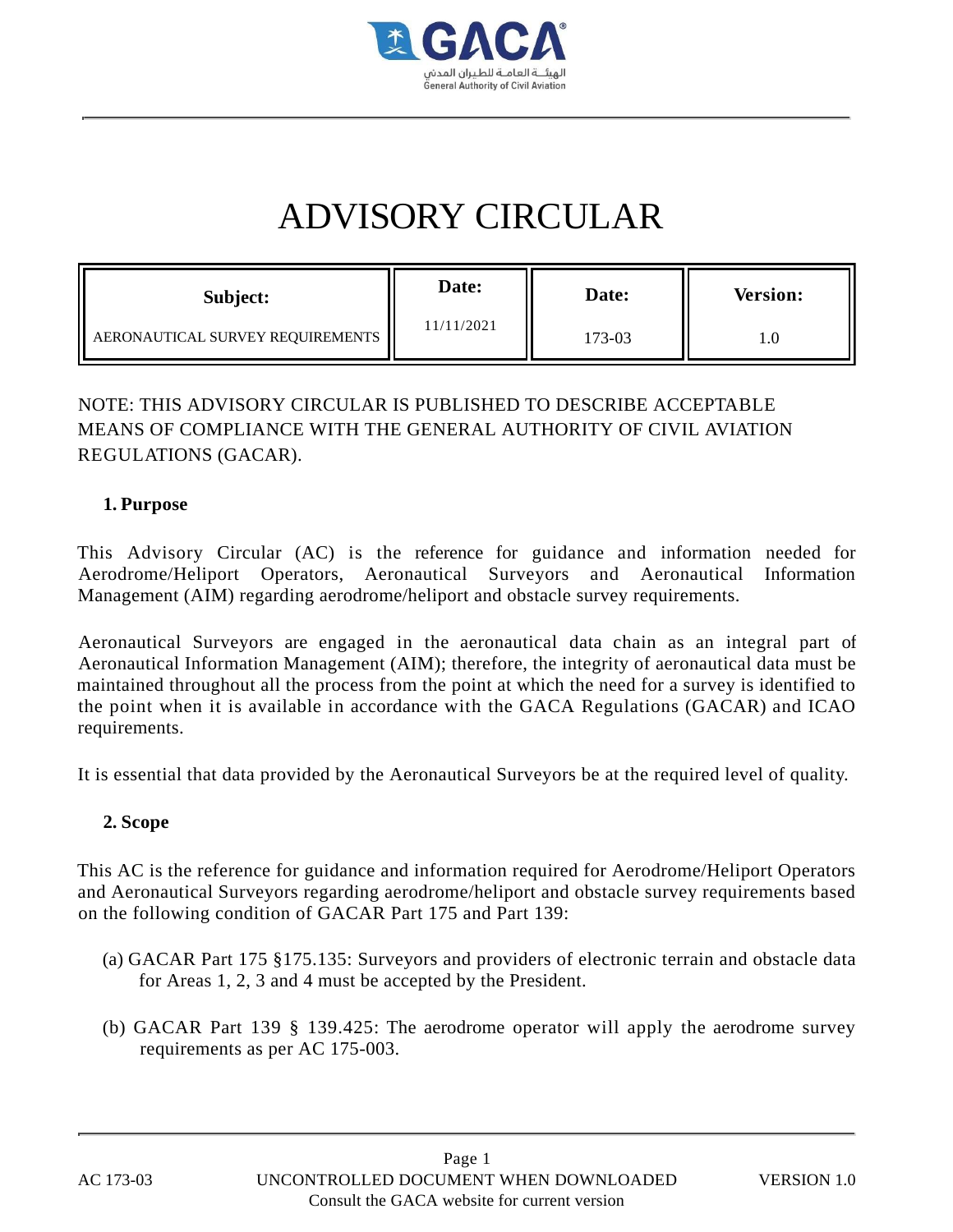

## **3. Applicability**

Guidance and information regarding aerodrome/heliport and obstacle survey requirements as well as acceptance of Aeronautical Surveyors are available in eBook Volume 8, Chapter 3, Section 3, which is applicable to all Aeronautical Surveyors and all operators of Certificated Aerodromes/Heliports. It also establishes the requirements to be met for conducting the following surveying activities:

- a. Obstacle Limitation Surfaces Survey.
- b. Electronic Terrain and Obstacle Data (eTOD) Survey.
- c. Aerodrome/Heliport Survey.
- d. Aerodrome Obstacles Chart Type A Survey.
- e. Precision Approach Terrain Chart Survey.
- f. Visual Approach chart Survey. and
- g. Any other type of survey required in the aviation industry within the KSA.

#### It also provides the following information:

- a. Survey procedures
- b. Deliverable Presentation
- c. Quality Assuarance
- d. Application for Aeronautical Surveyor acceptance
- e. Survey declaration form
- f. Digital data specification
- g. eTOD database specification
- h. eTOD area 1 specification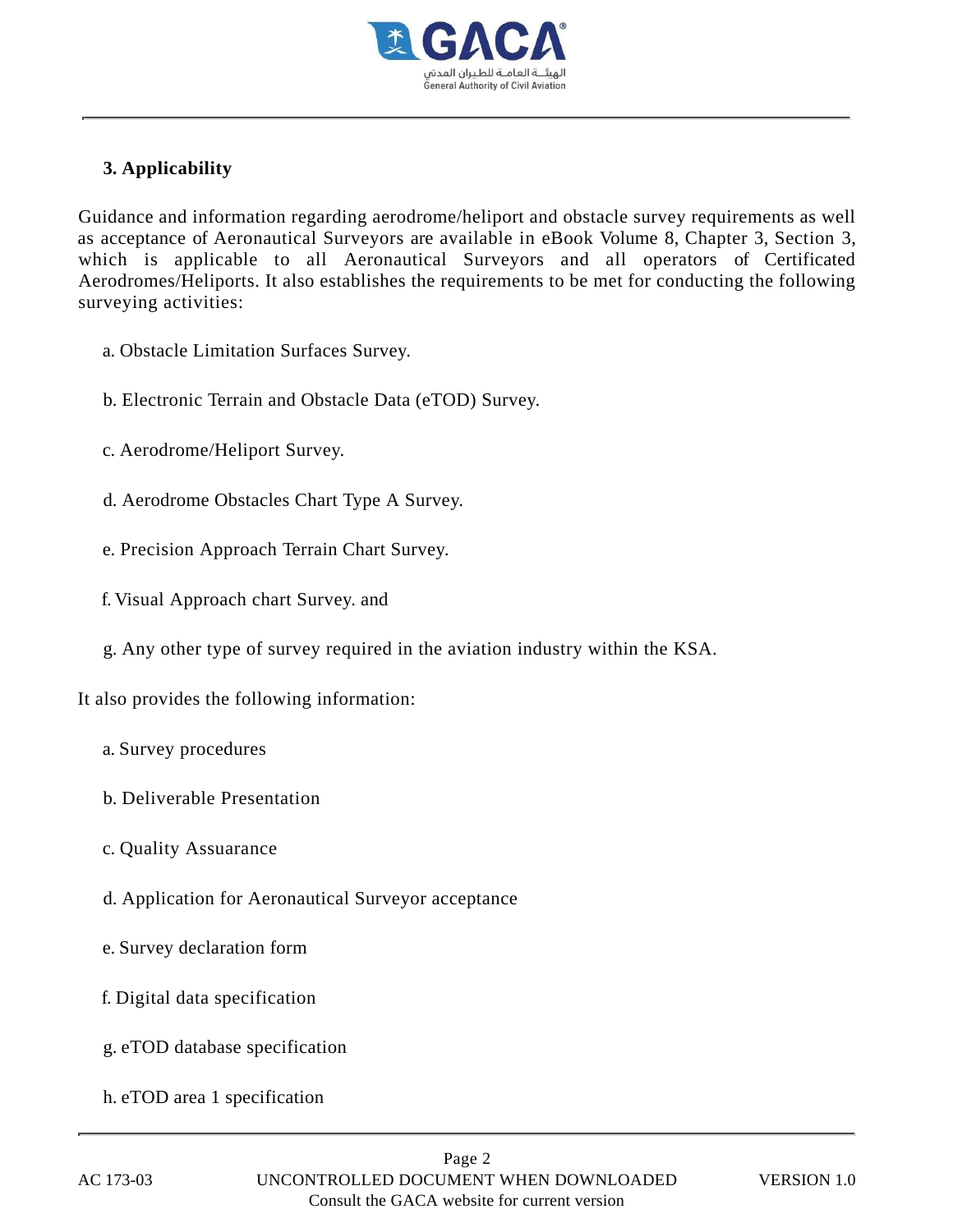

The eBook Volume 8, Chapter 3, Section 3 is accessible on GACA website.

The term "Aeronautical Surveyors" stands for "Aerodrome/Heliport Surveyors and providers of electronic terrain and obstacle data (eTOD) for Areas 1, 2, 3, 4; obstacle and terrain data sets; obstacle and terrain in Take-off Flight Path Area and penetration of aerodrome/heliport Obstacle Limitation Surfaces (OLS)".

Aeronautical Surveyors must apply for acceptance in the form and manner established by the President and listed in the eBook Volume 8, Chapter 3, Section 3.

### **4. Application for acceptance as Aeronautical Surveyor**

Applicants must submit a formal request for acceptance to the President through the project holder by using the application form in Appendix A of eBook Volume 8, Chapter 3, Section 3 and must provide the necessary documentation as required.

## **5. Acceptance of Application**

If GACA President accepts the appointment of Accountable Executive and Aeronautical Surveyors, the applicant will be advised in writing and will be issued a notice of acceptance of appointment through the project holder.

The acceptance is not transferable and is valid only for a specific project.

## **6. Rejection of Application**

The GACA President will notify the applicant in writing through the project holder if an appointment is not accepted. The notification letter will state the qualification, experience, or knowledge areas that have been assessed as unsatisfactory.

An unsuccessful applicant may re-apply if additional evidence can be provided to rectify any deficiency in the original application.

## **7. Approval of AC**

This Advisory Circular has been approved for publication by the Assistant President of Aviation Standards Sector of the General Authority of Civil Aviation (GACA).